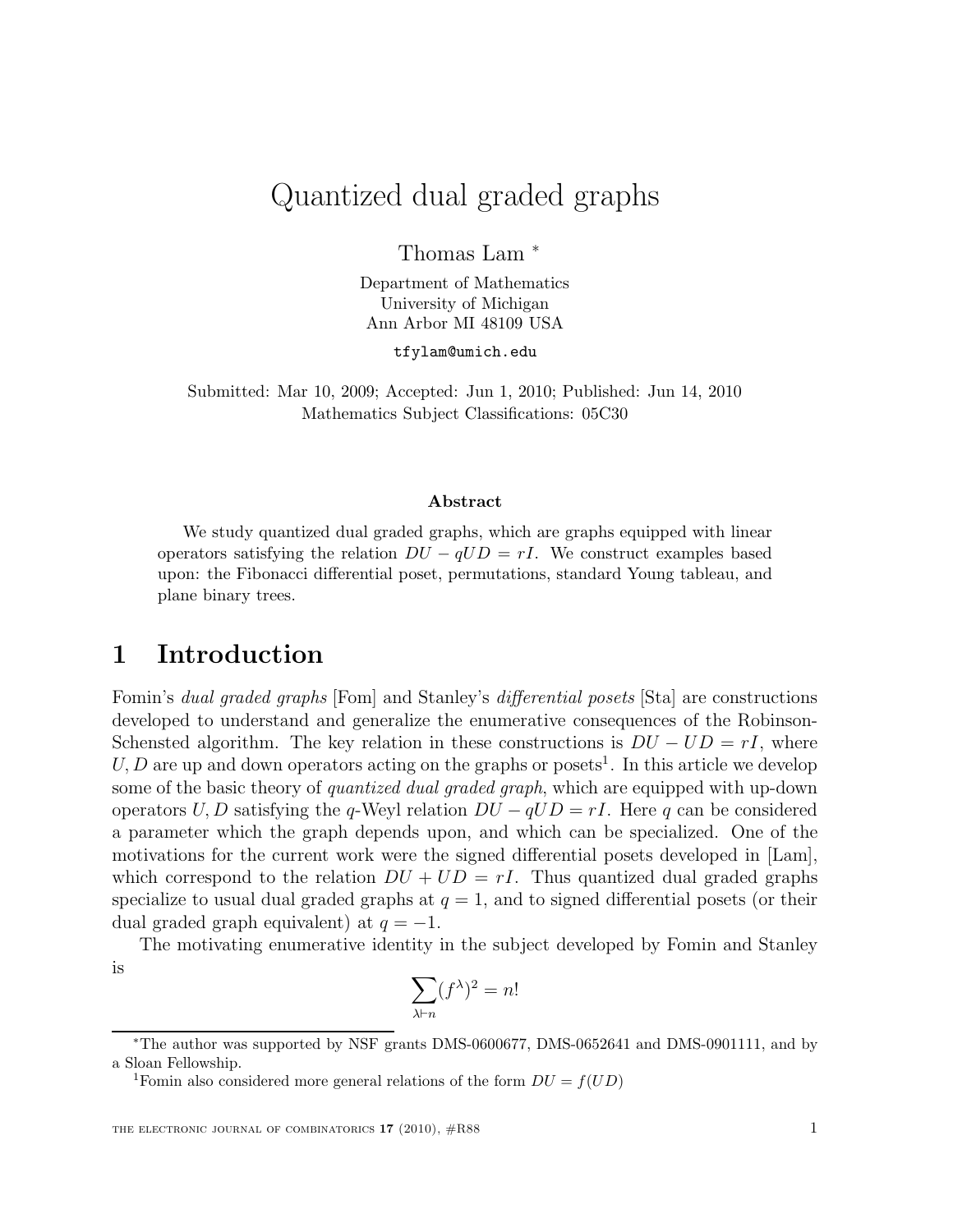where the sum is over partitions of n, and  $f^{\lambda}$  is the number of standard Young tableau of shape  $\lambda$ . The corresponding analogue (Theorem 4) for a quantized dual graded graph (Γ, Γ ′ ) reads

$$
\sum_{v} f_{\Gamma}^{v}(q) f_{\Gamma'}^{v}(q) = r^{n} [n]_{q}! \tag{1}
$$

where the sum is over vertices of height n, the polynomials  $f_{\Gamma}^{v}(q)$  and  $f_{\Gamma}^{v}(q)$  are weighted enumerations of paths in  $\Gamma$  and  $\Gamma'$ , and  $[n]_q!$  is the q-analogue of n!.

We explicitly construct examples of quantized dual graded graphs and interpret (1). These examples are based on various combinatorial objects: the Fibonacci differential poset (also called the Young-Fibonacci lattice), permutations, standard Young tableau, and plane binary trees. Unfortunately, we have been unable to quantize Young's lattice. More examples will be given in joint work [BLL] with Bergeron and Li, where in some cases a representation theoretic explanation for the identities  $DU - qUD = I$  and (1) will be given.

We remark that in [Ter] Terwilliger introduced the notion of a *uniform poset*, a different generalization of differential posets, which includes quantized dual graded graphs as a special case.

# 2 Quantized dual graded graphs

Let  $\Gamma = (V, E, m, h)$  be a graded graph with edge weights  $m(v, w) \in \mathbb{N}[q]$ . That is,  $\Gamma$  is a directed graph with vertex set V, directed edge set E, edge weights  $\{m(v, w)\}$  $(v, w) \in E$ , and equipped with a height function  $h: V \to \mathbb{N}$  such that if  $(v, w) \in E$  then  $h(w) = h(v) + 1$ . Furthermore, each edge has a weight  $m(v, w) \in \mathbb{N}[q]$  which is a non-zero polynomial in q with nonnegative coefficients. We shall assume that  $\Gamma$  is locally finite in the following sense: for each  $v$ , there are finitely many edges entering and leaving (this differs slightly from the usual definition of locally finiteness for posets). Because each edge has a weight, we shall assume that there are no multiple edges.

Let  $\widetilde{\mathbb{C}}(q)[\widetilde{V}]$  be the  $\mathbb{C}(q)$ -vector space of formal linear combinations of the vertex set V. A linear operator on  $\mathbb{C}(q)[\bar{V}]$  is *continuous* if it is compatible with arbitrary linear combinations. Define continuous linear operators  $U, D : \tilde{\mathbb{C}}(q)[\tilde{V}] \to \tilde{\mathbb{C}}(q)[\tilde{V}]$  by

$$
U(v) = \sum_{w:(v,w)\in E} m(v, w) w
$$

$$
D(w) = \sum_{v:(v,w)\in E} m(v, w) v.
$$

and extending by linearity and continuity. We define a pairing  $\langle ., . \rangle : \widehat{\mathbb{C}(q)[V]} \times \mathbb{C}(q)[V] \rightarrow$  $\mathbb{C}(q)$  by  $\langle v, w \rangle = \delta_{v,w}$  for  $v, w \in E$ . Then U and D are adjoint with respect to this pairing.

Let  $(\Gamma = (V, E, m, h), \Gamma' = (V, E', m', h))$  be a pair of graded graphs with the same vertex set. Then  $(\Gamma, \Gamma')$  is a pair of *quantized dual graded graphs* (qDGG for short) if we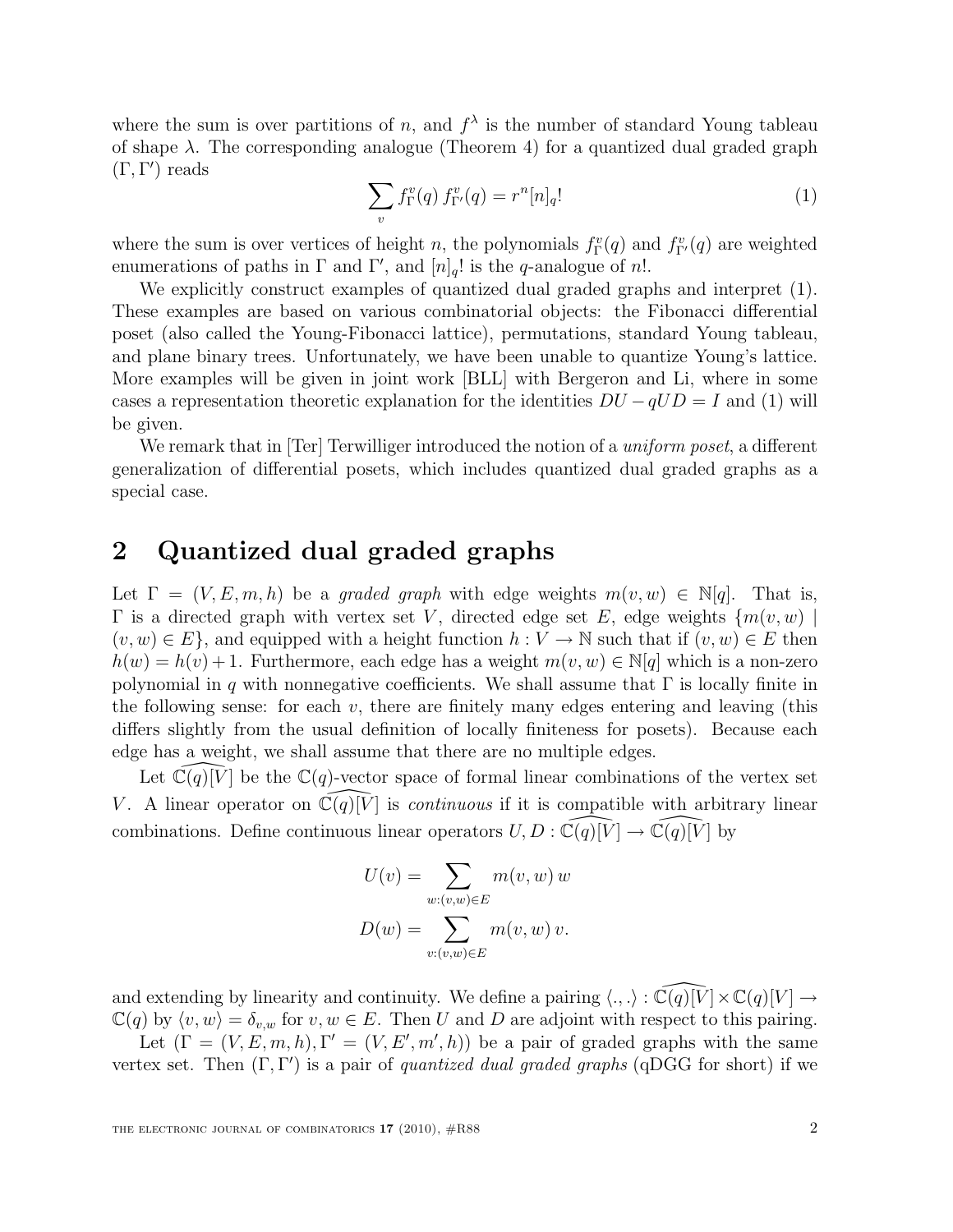have the identity

$$
D_{\Gamma'}U_{\Gamma} - qU_{\Gamma}D_{\Gamma'} = rI
$$
\n(2)

for some positive integer  $r \in \{1, 2, 3, \ldots\}$ , called the *differential coefficient*. In the sequel, we will often write U and D for  $U_{\Gamma}$  and  $D_{\Gamma'}$ . When  $q = 1$ , we obtain the dual graded graphs of [Fom], which are equipped with the relation  $DU - UD = rI$ . We should note that Fomin also considered the more general relation  $DU = f(UD)$  for arbitrary functions f; however, he did not focus on  $(2)$  where q is a formal parameter. Strictly speaking, our quantized dual graded graphs are not graded graphs in Fomin's sense, as Fomin only allows (nonnnegative) integer edge weights.

If  $(\Gamma(q), \Gamma'(q))$  are a pair of quantized dual graded graphs then we say that  $(\Gamma(q), \Gamma'(q))$ is a quantization of  $(\Gamma(1), \Gamma'(1))$ . The basic example of a dual graded graph is Young's lattice of partitions, ordered by containment; see [Fom, Sta]. Thus one should consider the following as the basic problem for quantized dual graded graphs.

#### Problem 1. Find a quantization of Young's lattice.

Paul Terwilliger has shown (private communication) that Young's lattice cannot be quantized with weights in  $\mathbb{N}[q]$ , as required by our definitions here. However, quantization allowing more general weights, such as weights in  $\mathbb{N}[q^{1/2}, q^{-1/2}]$ , may still exist. Since all the examples in the present paper have weights in  $\mathbb{N}[q]$ , we shall not discuss the situation with more general edge weights.

In [LS], we constructed in joint work with Mark Shimozono dual graded graphs from the strong (Bruhat) and weak orders of the Weyl group of a Kac-Moody algebra. The dual graded graphs constructed this way include Young's lattice, and closely related graphs such as the shifted Young's lattice.

### Problem 2. Find a quantization of Kac-Moody dual graded graphs.

It would be extremely interesting to solve the above problem (again allowing more general weights) using the representation theory of quantized Kac-Moody algebras, generalizing the construction of [LS] which relied on the root system combinatorics of a Kac-Moody algebra.

Remark 1. Equation (2) specializes to  $DU + UD = I$  when  $q = -1$  and  $r = 1$ . Graphs satisfying this relation were studied in [Lam]. More specifically, in [Lam] we studied only such graphs, called signed differential posets, which arose from labeled posets. The examples constructed in the present paper can also be specialized at  $q = -1$ , giving what would be called "signed dual graded graphs". The main example in [Lam] was the construction of a signed differential poset structure on Young's lattice. Since we have been unable to quantize Young's lattice, we have stopped short of explicitly writing the examples in the current article using the notation in [Lam].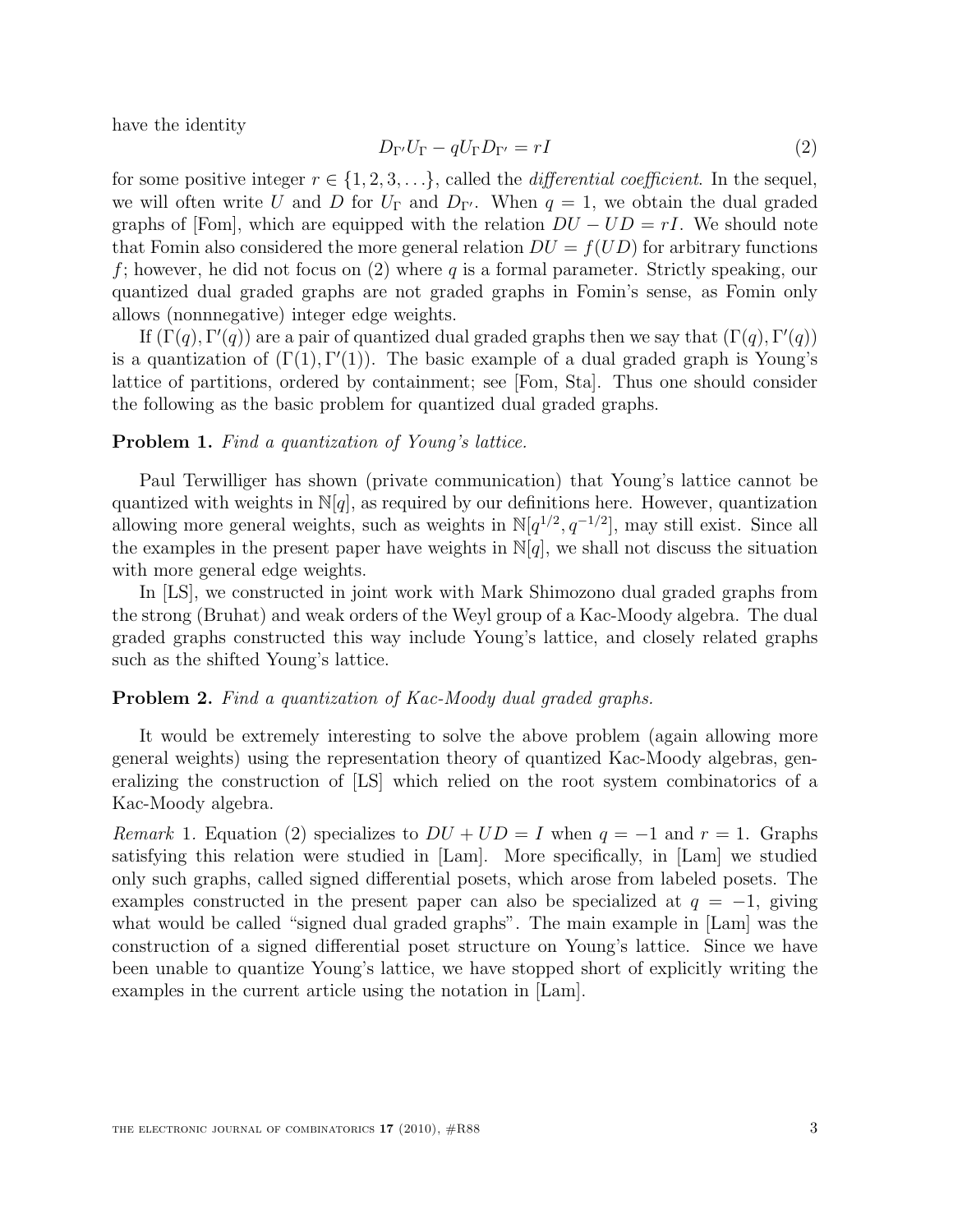# 3 q-derivatives and enumeration on quantized dual graded graphs

Let  $f(t) = \sum_{n\geq 0} a_n t^n \in \mathbb{C}[[t]]$  be a formal power series in one variable. Define the q-derivative as follows:

$$
f^q(t) = \sum_{n\geqslant 0} [n]_q a_n t^{n-1}.
$$

Here  $[n]_q = 1 + q + \ldots + q^{n-1}$  denotes the q-analogue of n. We also set  $[n]_q! := [n]_q[n-1]$  $1]_q \cdots [2]_q [1]_q$ . Let  $U, D$  be formal, non-commuting variables satisfying the relation  $DU$  $qUD = r$ . We assume that U and D commute with the variable q. The following Lemma explains the relationship between the relation  $DU - qUD = r$  and q-derivatives.

**Lemma 3.** Suppose  $f(U) \in \mathbb{C}[[U]]$  is a formal power series in the variable U. Then  $Df(U) = r f<sup>q</sup>(U) + f(qU)D.$ 

*Proof.* By linearity and continuity it suffices to prove the statement for  $f(U) = U<sup>n</sup>$ . For  $n = 0$ , the formula is trivially true. The inductive step follows from the calculation

$$
DU^{n} = (r[n-1]_{q}U^{n-2} + q^{n-1}U^{n-1}D)U
$$
  
=  $r[n-1]_{q}U^{n-1} + q^{n-1}U^{n-1}(r+qUD)$   
=  $r[n]_{q}U^{n-1} + q^{n}U^{n}D,$ 

using  $[n]_q = [n-1]_q + q^{n-1}$ .

We now suppose  $(\Gamma, \Gamma')$  is a qDGG with a unique minimum (source)  $\emptyset$ , which we assume has height  $h(\emptyset) = 0$ . Let us denote the weight generating function of paths in Γ from Ø to a vertex  $v \in V$  by  $f_{\Gamma}^v = (U^n \emptyset, v)$ , where  $n = h(v)$ . It is not difficult to see that we have

$$
(D^n U^n \emptyset, \emptyset) = \sum_{v: h(v) = n} f_{\Gamma}^v f_{\Gamma'}^v.
$$

The following is an analogue of [Fom, Corollary 1.5.4]; see also [Sta, Corollary 3.9].

**Theorem 4.** Let  $(\Gamma, \Gamma')$  be a qDGG with a unique minimum  $\emptyset$ . Then

$$
\sum_{v:\;h(v)=n}f_{\Gamma}^v\,f_{\Gamma'}^v=r^n[n]_q!.
$$

Proof. By Lemma 3 we have

$$
D^nU^n\,\emptyset=D^{n-1}(r[n]_qU^{n-1}+q^nU^nD)\,\emptyset=r[n]_qD^{n-1}U^{n-1}\emptyset
$$

from which the result follows by induction.

THE ELECTRONIC JOURNAL OF COMBINATORICS  $17$  (2010),  $\#R88$   $4$ 

 $\Box$ 

 $\Box$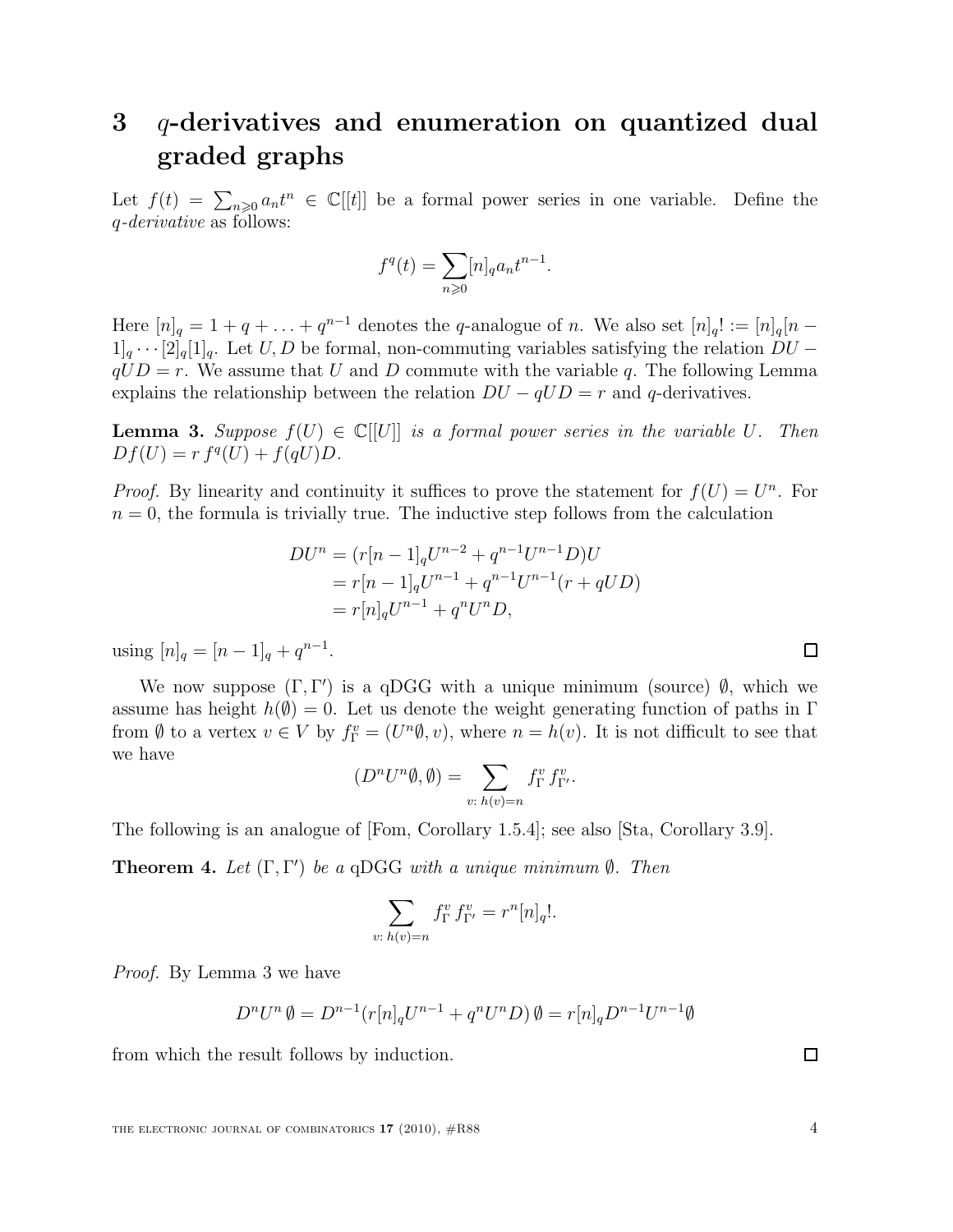More generally, let  $f(\emptyset \to v \to w)$  denote the weight generating function of paths beginning at  $\emptyset$ , going up to v in Γ, then going down to w in Γ'. For fixed w with  $h(w) = m \leqslant n$ , we then have

$$
\sum_{v:\ h(v)=n} f(\emptyset \to v \to w) = (D^{n-m}U^n \emptyset, w) = r^{n-m}([n]_q[n-1]_q \cdots [m+1]_q) f_{\Gamma}^w.
$$

Other path generating function problems can be solved by studying the "normal ordering problem" for the relation  $DU - qUD = r$ , that is, the problem of rewriting a word in the letters U and D as a linear combination of terms  $U^i D^j$ . We shall not pursue this direction here, but see for example [Var].

### 4  $q$ -reflection-extension

Let  $(\Gamma_n = (V, E, m, h), \Gamma'_n = (V, E', m', h))$  be a pair of graded graphs with height function taking values in  $[0, n]$ , and such that  $(2)$  holds for some fixed r, when applied to all vertices v such that  $h(v) < n$ . We call such a pair a partial qDGG of height n. We will construct a partial qDGG  $(\Gamma_{n+1}, \Gamma'_{n+1})$  of height  $n+1$ , and such that they agree with  $(\Gamma_n, \Gamma'_n)$  $'_{n}$ ) up to height n.

Let us write  $V_i = \{v \mid h(v) = i\}$ . The height  $n + 1$  vertices of (both)  $\Gamma_{n+1}$  and  $\Gamma'_{n+1}$ will be given by the set  $V_{n+1} = \{v^1, v^2, \ldots, v^r \mid v \in V_n\} \cup \{w' \mid w \in V_{n-1}\}.$  There will be two kinds of edges. For  $\Gamma_{n+1}$ , we construct

- 1. r edges  $(v, v^1), (v, v^2), \ldots, (v, v^r)$  for each  $v \in V_n$  which have weight  $m(v, v^j) := 1$ .
- 2. An edge  $(v, w')$  for each edge  $(w, v)$  of  $\Gamma'$ , where  $v \in V_n$  and  $w \in V_{n-1}$ . This edge has weight  $m(v, w') := q m'(w, v)$ .

And for  $\Gamma'_{n+1}$ , we construct

- 1. r edges  $(v, v^1), (v, v^2), \ldots, (v, v^r)$  for each  $v \in V_n$  which have weight  $m'(v, v') := 1$ .
- 2. An edge  $(v, w')$  for each edge  $(w, v)$  of  $\Gamma'$ , where  $v \in V_n$  and  $w \in V_{n-1}$ . This edge has weight  $m'(v, w') := m(w, v)$ .

We omit the proof of the following, which is the same as the corresponding result for differential posets [Sta] or signed differential posets [Lam].

**Proposition 5.** Suppose  $(\Gamma_n, \Gamma'_n)$  $n \choose n$  is a partial qDGG of height n and differential coefficient r. Then  $(\Gamma_{n+1}, \Gamma'_{n+1})$  is a partial qDGG of height  $n+1$  and differential coefficient r. Furthermore,  $(\Gamma, \Gamma') = \lim_{n \to \infty} (\Gamma_n, \Gamma'_n)$  $n'_n$ ) is a well-defined qDGG with differential coefficient r.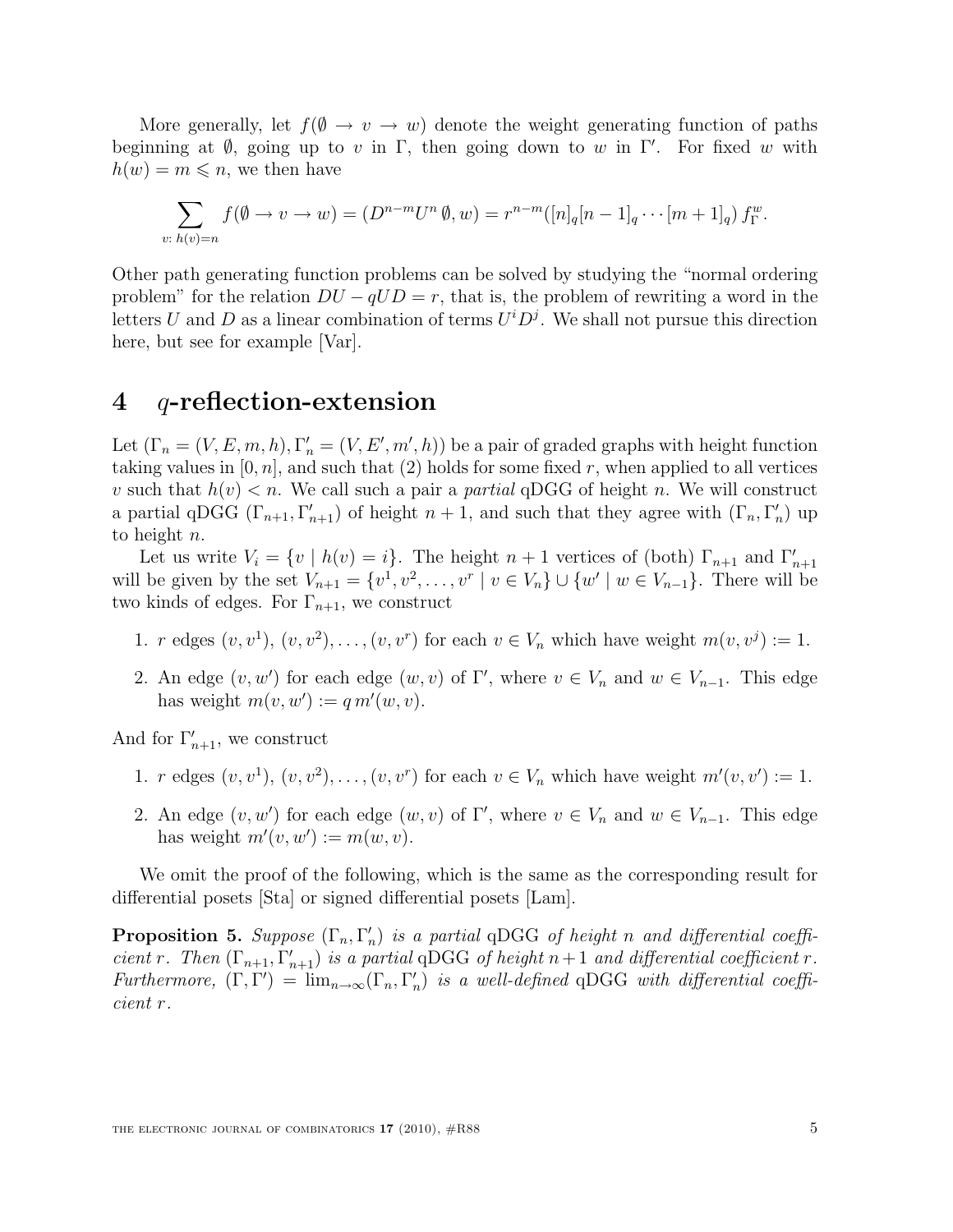# 5 The quantized Fibonacci poset

Let  $(\Gamma, \Gamma')$  be a qDGG. If the edge sets of  $\Gamma$  and of  $\Gamma'$  are identical and in addition every edge weight  $m(v, w)$  (and  $m'(v, w)$ ) of  $\Gamma$  (and  $\Gamma'$ ) is a single power  $q^i$  then we call  $(\Gamma, \Gamma')$ a quantized differential poset. For then,  $\Gamma(1)$  would be a differential poset in the sense of Stanley [Sta].

Remark 2. We could insist that  $\Gamma = \Gamma'$  as graded graphs, but then in the construction of a quantization of the Fibonacci differential posets we would need to use half powers of q.

Define  $\Gamma_0 = \Gamma'_0$  to be the graded graph with a single vertex  $\emptyset$  with height 0. For each  $r \in \{1, 2, \ldots\}$ , we define the *quantized r-Fibonacci poset* to be the corresponding qDGG  $(Fib_{(r)}, Fib'_{(r)})$  obtained from  $(\Gamma_0, \Gamma'_0)$  $\chi_0$ ) via Proposition 5. The qDGG (Fib<sub>(r)</sub>, Fib $'_{(r)}$ ) is a quantization of the Fibonacci differential poset of Stanley [Sta], or the Young-Fibonacci graph of Fomin [Fom]. We now describe  $(Fib_{(r)}, Fib'_{(r)})$  explicitly, suppressing the parameter r in most of the notation.

The vertex set V of  $(\text{Fib}_{(r)}, \text{Fib}'_{(r)})$  consists of words w in the letters  $1_1, 1_2, \ldots, 1_r, 2$ with height function given by summing the letters in the word (all the 1's have the same value). In the notation of the q-reflection algorithm, the vertices  $v^1, \ldots, v^r$  are obtained from v by prepending  $1_1, 1_2, \ldots, 1_r$  respectively; the vertices w' are obtained from w by prepending the letter 2. The edges  $(v, w)$  are of one of the two forms:

- 1. v is obtained from w by removing the first 1 (one of the letters  $1_1, 1_2, \ldots, 1_r$ );
- 2. v is obtained from w by changing a 2 to one of the 1's, such that all letters to the left of this 2 is also a 2.

In either case, let  $s(v, w)$  denote the number of letters preceding the letter which is changed or removed to go from w to v. The edges  $(v, w)$  of form (1) have edge weight  $m(v, w) = m'(v, w) = q^{s(v, w)}$  in both  $\text{Fib}_{(r)}$  and  $\text{Fib}'_{(r)}$ . The edges of form (2) have edge weight  $m(v, w) = q^{s(v, w)+1}$  in Fib<sub>(r)</sub>, and edge weight  $m'(v, w) = q^{s(v, w)}$  in Fib'<sub>(r)</sub>.

For the rest of this section, we will restrict ourselves to  $r = 1$ , and write 1 instead of  $1<sub>1</sub>$ . We now describe the weight of a path from  $\emptyset$  to a word w in Fib = Fib<sub>(1)</sub> or Fib' = Fib<sub>(1)</sub>. Given a word  $w \in$  Fib one has a *snakeshape* ([Fom]) consisting of a series of columns of height one or two. For example, for  $w = 21121$  we have the shape



Given such a *snakeshape*  $\lambda$ , following Fomin [Fom] we say that a Young-Fibonaccitableau of shape  $\lambda$  is a bijective filling of  $\lambda$  with the numbers  $\{1, 2, \ldots, n\}$  so that:

- 1. In any height two column the lower number is smaller.
- 2. To the right of a height two column containing the numbers a and b none of the numbers in  $[a, b]$  occur.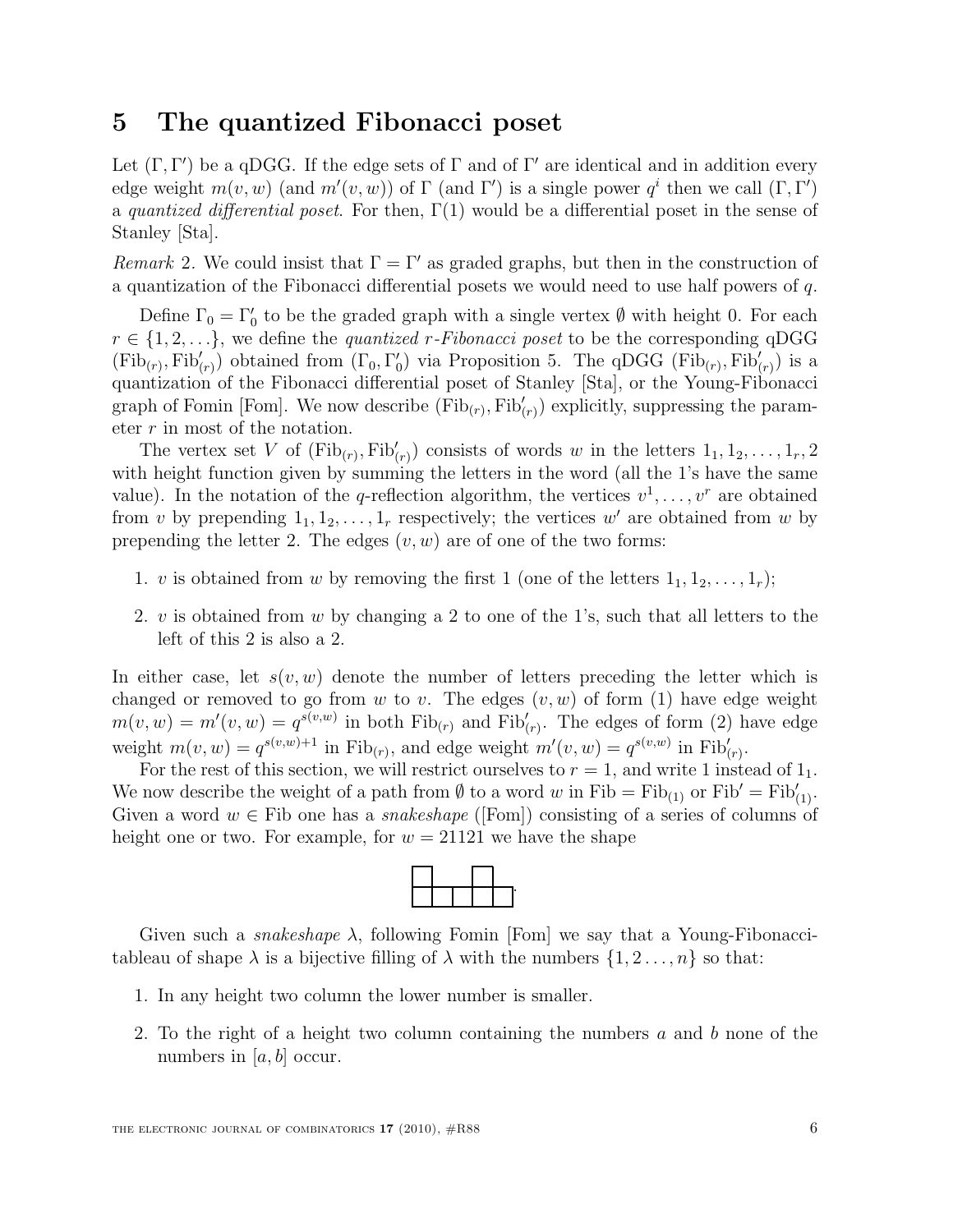3. To the right of a height one column containing the number  $a$ , no numbers greater than a occur.

For each number  $i \in \{1, 2, ..., n\}$ , let  $p_i(T)$  denote the number of columns C in T to the left of the column containing i, and such that  $C$  contains a number less than i. Then set

$$
\operatorname{wt}(T) = \prod_{i \in \text{lower row}} q^{p_i(T)} \prod_{i \in \text{upper row}} q^{p_i(T)+1} \quad \text{and} \quad \operatorname{wt}'(T) = \prod_i q^{p_i(T)}.
$$

Fomin [Fom] described a bijection between Young-Fibonacci-tableau T of shape  $\lambda =$  $\lambda(w)$  and paths from Ø to w in Fib (or Fib'). For example, the tableau

$$
T = \frac{3}{2 \mid 7 \mid 6 \mid 4 \mid 1}
$$

corresponds to the path  $\emptyset \to 1 \to 11 \to 21 \to 211 \to 221 \to 2121 \to 21121$ , and we have  $\mathrm{wt}(T) = q^0 q^0 q^1 q^1 q^1 \cdot q^1 q^2 = q^6$  and  $\mathrm{wt}'(T) = q^0 q^0 q^0 q^1 q^1 q^1 q^1 = q^4$ .

**Lemma 6.** Under this bijection the weight of the path is equal to  $wt(T)$  in Fib, and equal to wt'(T) in Fib'.

*Proof.* This is straightforward, using the description of the bijection on [Fom, p.394].  $\Box$ 

Thus we have  $f_{\text{Fib}}^w = \sum_T \text{wt}(T)$  and  $f_{\text{Fib}'}^w = \sum_T \text{wt}'(T)$  where the sum is over Young-Fibonacci tableau with shape  $\lambda(w)$ . It is not clear whether there is a simple way to write the identity that results from Theorem 4.

# 6 The qDGG on permutations

Let  $V = \sqcup_{n\geq 0} S_n$  be the disjoint union of all permutations equipped with the height function  $h(w) = n$  if  $w \in S_n$ . Define a graded graph Perm with vertex set V and edge set E consisting of edges  $(v, w)$  whenever  $v \in S_{n-1}$  is obtained from  $w \in S_n$  by deleting the letter *n*; define  $m(v, w) := q^{n-s}$ , where  $1 \leq s \leq n$  is the position of the letter *n* in *w*. Define Perm' with the same vertex set and edges  $(v, w)$  whenever  $v \in S_{n-1}$  is obtained from  $w \in S_n$  by deleting the last letter, followed by reducing all letters greater than the deleted letter by one; define  $m'(v, w) := 1$  always.

For example, in Perm there is an edge from 4123 to 41523 with weight  $q^3$ . In Perm' there is an edge from 3142 to 41523 with weight 1. The following result is a straightforward verification of the definitions.

**Proposition 7.** The pair (Perm, Perm') is a qDGG with differential coefficient  $r = 1$ .

Let inv(w) denote the number of inversions of a permutation w. For the pair of quantized dual graded graphs (Perm, Perm′ ), we have

$$
f_{\text{Perm}}^w = q^{\text{inv}(w)} \qquad \text{and} \qquad f_{\text{Perm'}}^w = 1.
$$

Thus Theorem 4 expresses the identity (see [EC1, Corollary 1.3.10])

$$
\sum_{w \in S_n} q^{\text{inv}(w)} = [n]_q!.
$$
\n(3)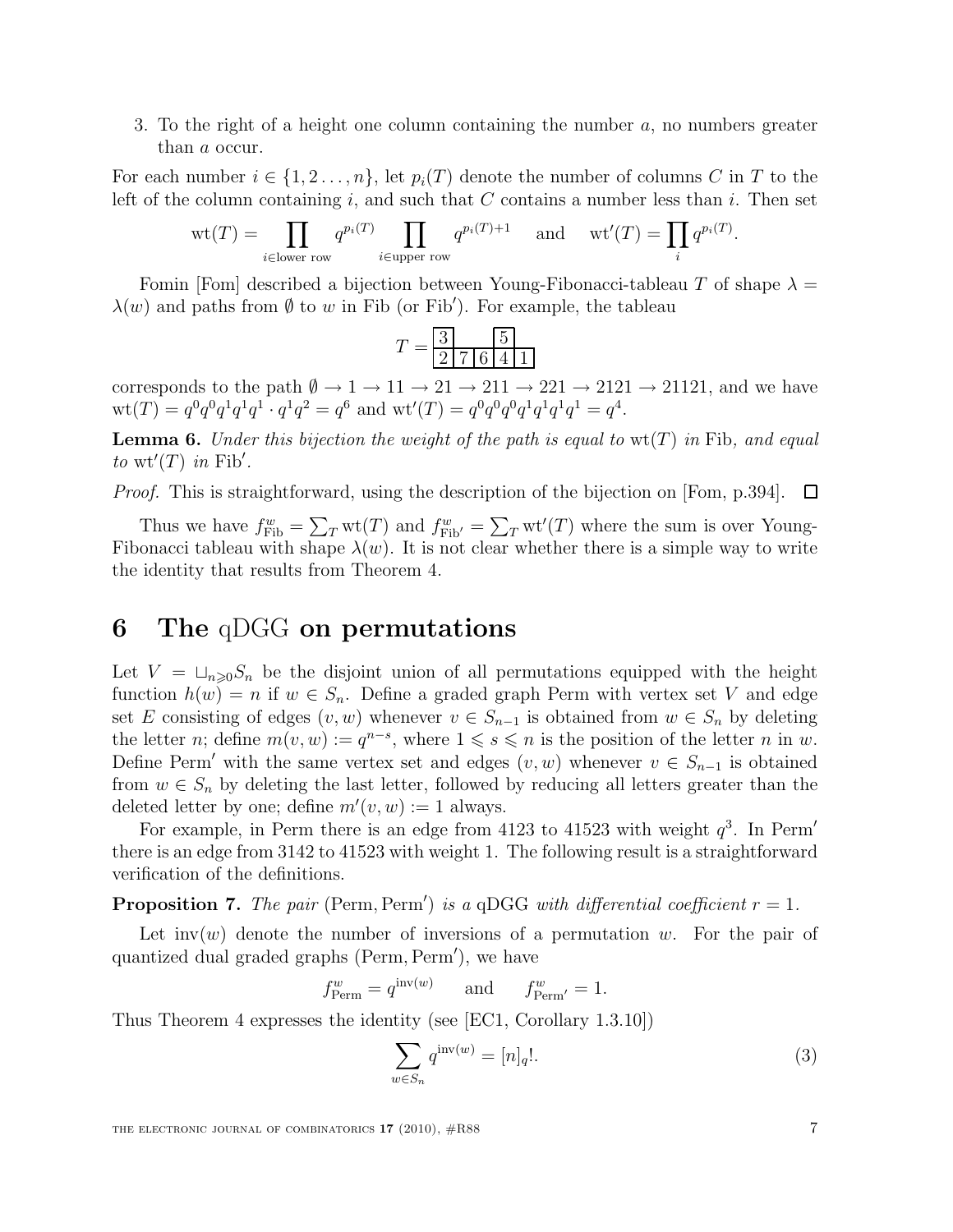# 7 The qDGG on tableaux

Let  $Y_n$  denote the set of standard Young tableau P of size n with any shape (see [EC2]). We assume the reader is familiar with tableaux, and with Schensted insertion.

Let  $V = \bigcup_{i \geq 0} Y_i$  with the obvious height function. Define Tab to be the graded graph with vertex set V, and edges  $(P, P') \in Y_n \times Y_{n+1}$  whenever there is some  $k \in$  $\{1, 2, \ldots, n+1\}$  so that P' is obtained from P by first increasing the numbers greater than or equal to k inside P by 1, and then Schensted inserting k; declare  $m(P, P') = q^{n+1-k}$ . Define Tab' to be the graded graph with vertex set V and edges  $(P, P') \in Y_n \times Y_{n+1}$ whenever P' is obtained from P by removing n; declare  $m(P, P') = 1$ . The following result is straightforward.

**Proposition 8.** The pair (Tab, Tab') is a qDGG with differential coefficient  $r = 1$ .

Fix a standard Young tableau  $P \in Y_n$ . There is a bijection from the set of paths p from the empty tableau  $\emptyset$  to P in Tab, to the set of standard Young tableau of shape equal to the shape of P. The bijection is obtained by taking the sequence of shapes encountered along  $p$ , or equivalently, by taking the recording tableau of the sequence of Schensted insertions given by  $p$ . The following Lemma is immediate.

**Lemma 9.** Suppose p is a path from  $\emptyset$  to P, corresponding to a standard Young tableau Q. Then the weight of p in Tab is equal to  $q^{\text{inv}(w(P,Q))}$ , where  $w(P,Q) \leftrightarrow (P,Q)$  under the Robinson-Schensted bijection.

It follows that Theorem 4 applied to Proposition 8 gives (3), with the terms labeled by permutations  $w$  on the left hand side grouped according to the insertion tableau of  $w$ .

# 8 The qDGG on plane binary trees

We assume the reader has some familiarity with the Hopf algebra of plane binary trees; see [AS, Section 1.1, Section 1.5] for further details. A plane binary tree (also called a rooted plane binary tree) is a tree  $T$  embedded into the plane which has three kinds of vertices: (a) a unique *root node r* which has exactly 1 child, (b) a number of *internal nodes* with two children, and (c) a number of *leaves* with no children. The leaves are numbered  $\{0, 1, \ldots, n\}$  from left to right, where *n* is the number of internal nodes. Let  $\mathcal{T}_n$  denote the set of plane binary trees with n internal nodes. By definition,  $\mathcal{T}_0$  consists of the tree  $\emptyset$ , which has a root r, no internal nodes, and a single leaf 0. The cardinality  $|\mathcal{T}_n|$  is equal to the Catalan number  $\frac{(2n)!}{n!(n+1)!}$ ; see for example [AS, p.3].

We now describe a number of combinatorial operations on plane binary trees. Given two plane binary trees  $T_1 \in \mathcal{T}_p$  and  $T_2 \in \mathcal{T}_q$  we can graft a new plane binary tree  $T_1 \vee T_2 \in$  $\mathcal{T}_{p+q+1}$  by placing  $T_1$  to the left of  $T_2$  in the plane, identifying the two root nodes  $r_1$  and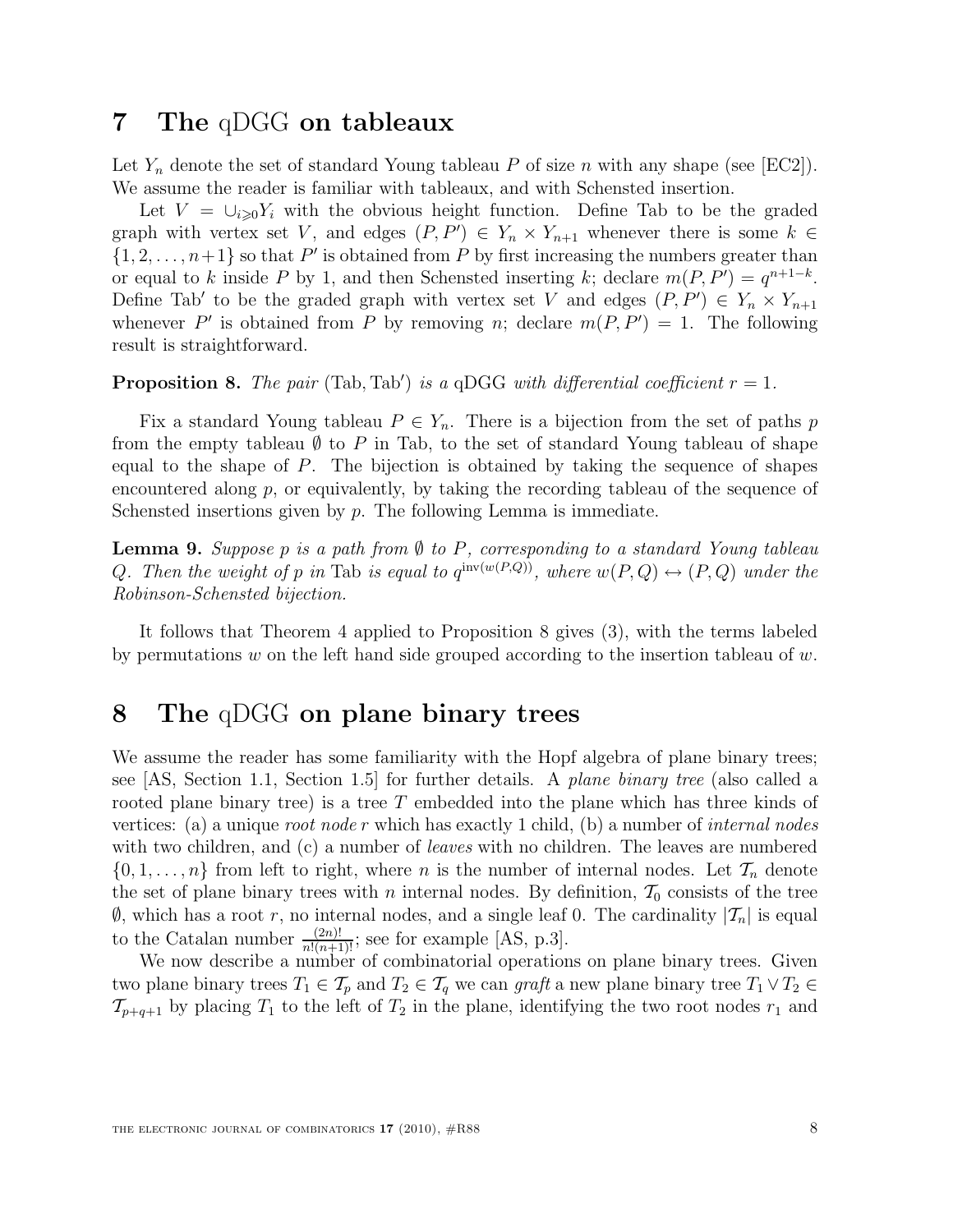$r<sub>2</sub>$  to form a new internal node, and attaching a new root to this internal node:



Given a tree  $T \in \mathcal{T}_p$  and a position  $i \in \{0, 1, \ldots, p\}$  indexing a leaf  $v \in T$  we can slice T at v to obtain two trees  $T_1 \in \mathcal{T}_i$  and  $T_2 \in \mathcal{T}_{p-i}$  as follows: draw the unique path P from  $v$  to the root  $r$ . Then the edges of  $T$  weakly to the left of  $P$  form a rooted planar (but possibly non-binary) tree  $T_L$ , which can be transformed into a plane binary tree  $T_1$  by removing internal nodes with less than two children, and merging some edges. Similarly the edges of T weakly to the right of P give a tree  $T_R$  that can be made into a plane binary tree  $T_2$ . Note that the number of internal nodes of T is equal to the sum of the number of internal nodes of  $T_1$  and  $T_2$ . The following shows  $T_L$  and  $T_R$  for a tree T, when T is sliced at the ∗-ed leaf:



Thus the trees  $T_1$  and  $T_2$  obtained by slicing T at the \*-ed leaf is given as follows:



We write  $SG(T, i) = T_1 \vee T_2$  to denote the composition of slicing and grafting, so in the above example  $SG(T, 2)$  would be the tree



Given a non-empty tree  $T \in \mathcal{T}_p$ , we can obtain another tree  $T^* \in \mathcal{T}_{p-1}$  from T by removing the leftmost (or 0) leaf  $v$  and erasing the node  $w$  which is joined to  $v$ :

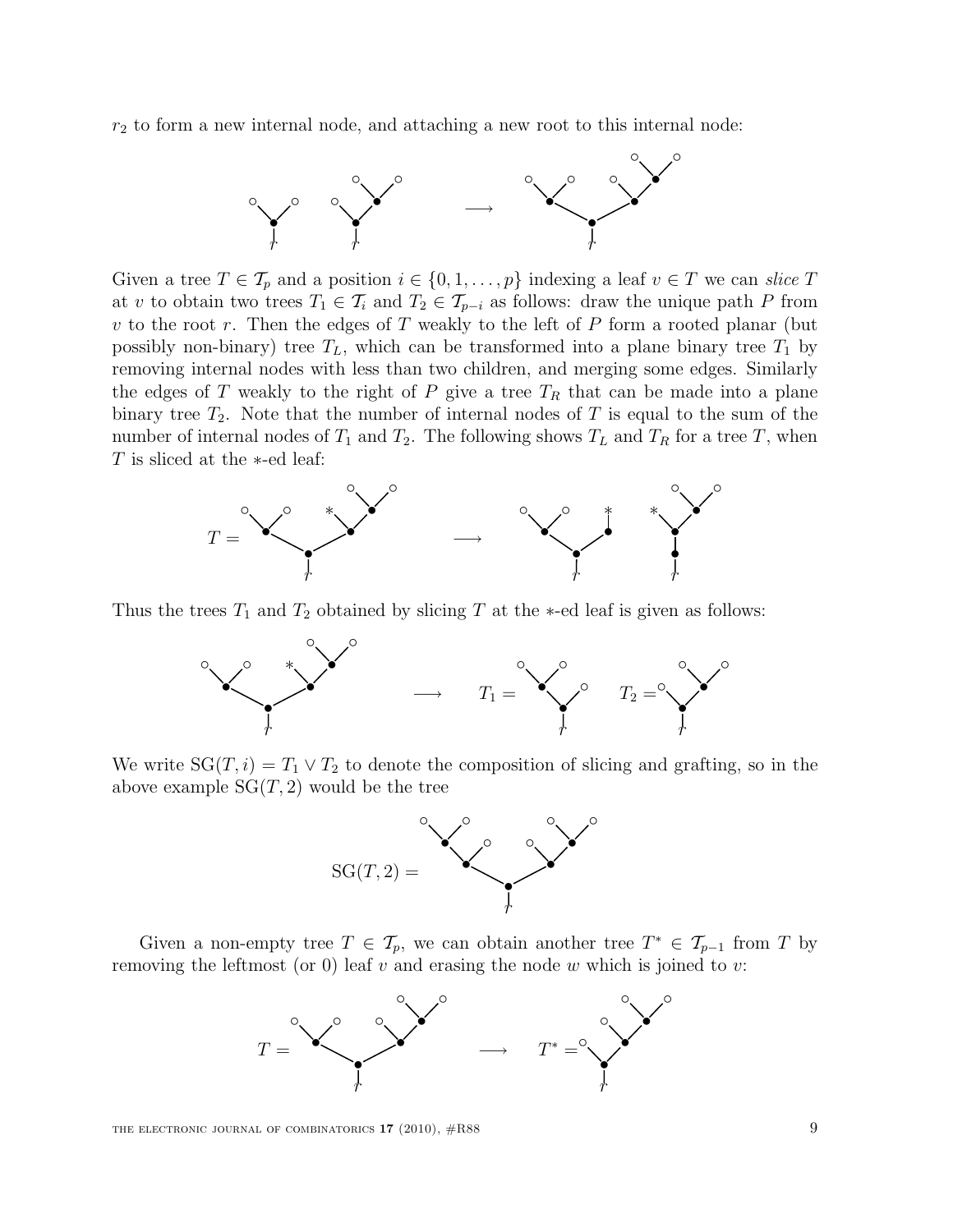Let  $V = \bigcup_{i \geq 0} T_i$ , with the obvious height function  $h: V \to \mathbb{N}$ . Define a graded graph Tree with vertex set V, and edges  $(T, T')$  whenever  $T' = SG(T, i)$  for some i; declare that  $m(T',T) := q^i$ . Define a graded graph Tree' with vertex set V, and edges  $(T^*,T)$  for every  $T \neq \emptyset$ ; declare that  $m'(T^*, T) := 1$ .

### **Proposition 10.** The pair (Tree, Tree') is a qDGG with differential coefficient  $r = 1$ .

*Proof.* Let  $T \in \mathcal{T}_p$ . Let  $T' = SG(T, i)$ , where  $i \in \{1, 2, ..., p\}$ . Then it is not difficult to see that  $(T')^* = SG(T^*, i-1)$ . This cancels out all the terms in  $(D_{Tree'}U_{Tree} - qU_{Tree}D_{Tree'})T$ except for the one corresponding to  $SG(T, 0)^* = T$  which has coefficient  $q^0 = 1$ .  $\Box$ 

To describe the identity of Theorem 4 explicitly, let us define a linear extension of  $T \in \mathcal{T}_p$  to be a bijective labeling  $e: T \to \{1, 2, \ldots, p\}$  of the internal nodes of T with  $\{1, 2, \ldots, p\}$ , so that children are labeled with numbers bigger than those of their ancestors. Let  $E(T)$  denote the set of linear extensions of T. Also, let us say that an internal node v is to the left (resp. to the right) of an internal node w if v belongs to the left (resp. right) branch and w belongs to the right (resp. left) branch of their closest (youngest) common ancestor.

If e is a linear extension of  $T \in \mathcal{T}_p$ , then we may define a permutation  $w_e \in S_p$  by reading the labels of the internal nodes from left to right. It is well known (see for example [LR, Proposition 2.3]) that as T varies over  $\mathcal{T}_p$  and e varies over  $E(T)$  we obtain every  $w \in S_p$  exactly once in this way. For example, the following are the three linear extensions of the same tree T:



corresponding to the permutations 2134, 3124, and 4123. Thus  $f_{\text{Tree}}^T = q + q^2 + q^3$ .

**Lemma 11.** Let  $T \in \mathcal{T}_p$ . Then

$$
f_{\text{Tree}}^T = \sum_{e \in E(T)} q^{\text{inv}(w_e)} \quad \text{and} \quad f_{\text{Tree}'}^T = 1.
$$

*Proof.* The claim for Tree' is clear. For Tree, we will describe a bijection between  $E(T)$ and paths from  $\emptyset$  to T.

Let e' be a linear extension of T' and suppose that  $T = T_1 \vee T_2$  is obtained from grafting a slice of T'. We may treat  $T_1$  and  $T_2$  as subtrees of T', and in particular restrict  $e'$  to  $T_1$  and  $T_2$ . Thus we may define a labeling  $e$  (depending on  $e'$ ,  $T'$ ,  $T_1$ , and  $T_2$ ) of T by declaring it to be equal to  $e' + 1$  on  $T_1 \cup T_2$ , and equal to 1 on the new internal node present in T but absent in T'. It is straightforward to see that  $e \in E(T)$ . Conversely,